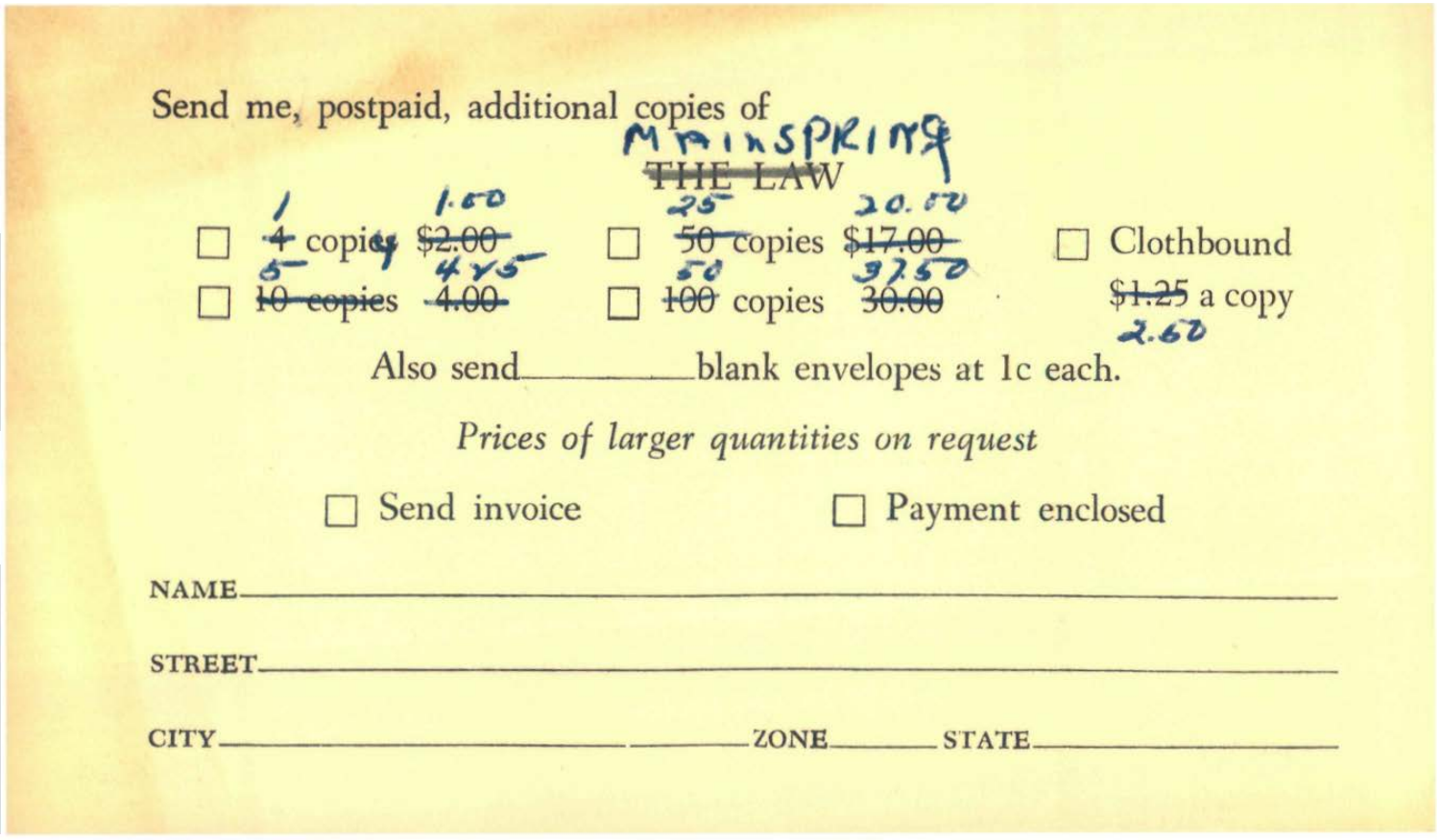FIRST CLASS PERMIT No. 44 (Sec. 34.9 P.L.&R.) IRVINGTON, N. Y.

BUSINESS REPLY CARD No Postage Stamp Necessary If Mailed In The United States

-2C POSTAGE WILL BE PAID BY-

The Foundation for Economic Education, Inc. Irvington-on-Hudson, New York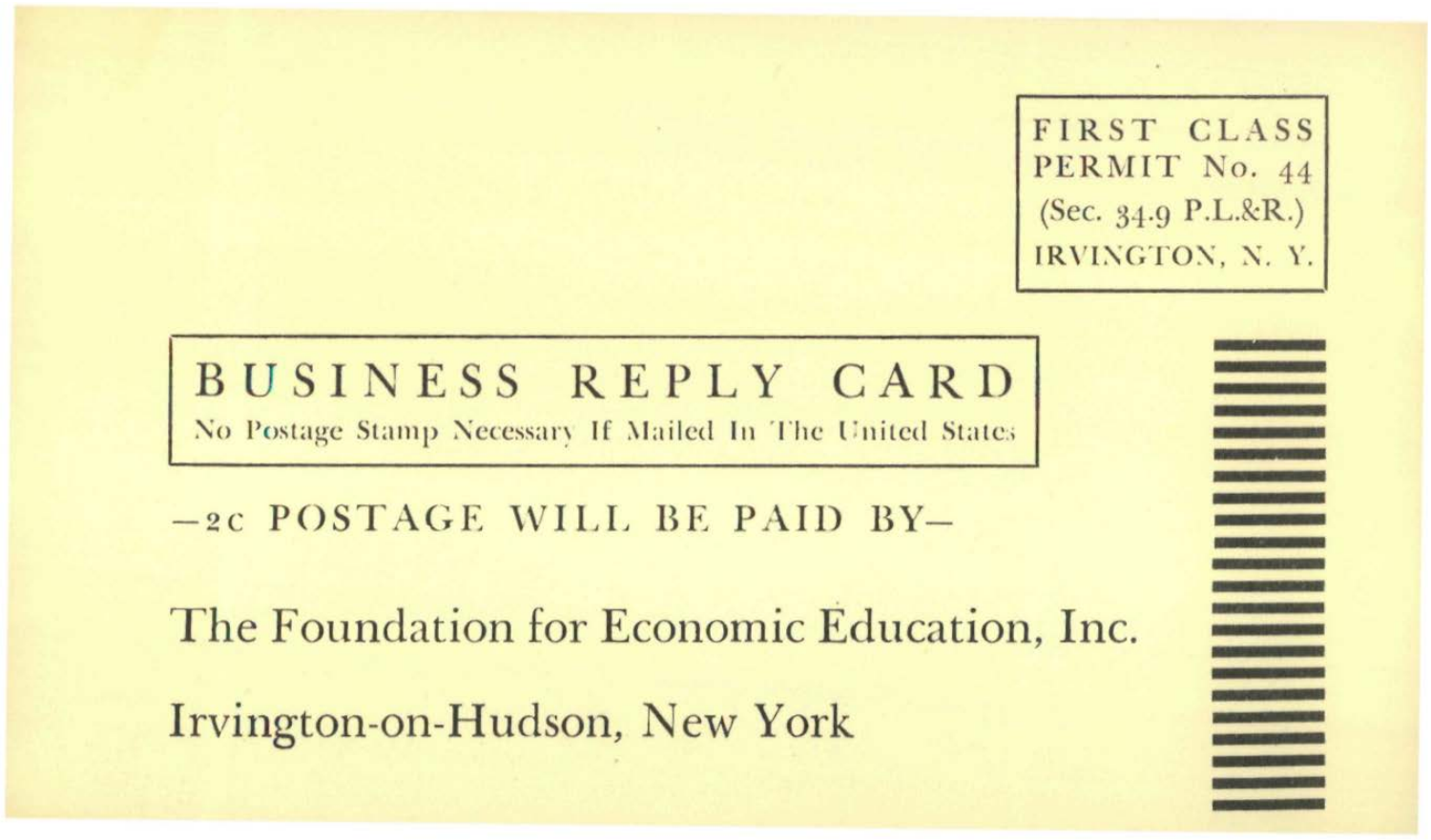$-300$ Send me, postpaid, copies of

## MAINSPRING

|  | $\Box$ 1 copy \$1.00 | $\Box$ 25 copies \$20.00 | $\Box$ Clothbound |
|--|----------------------|--------------------------|-------------------|
|  | $\Box$ 5 copies 4.25 | $\Box$ 50 copies 37.50   | \$2.50 per copy   |

Also send\_\_\_\_\_\_\_\_\_\_\_blank envelopes at 1c each. *Prices of larger quantities on request*  **D** Send Invoice **D** Payment enclosed

**NAME** 

STREET-------------------------------------------------------------

CITY ZONE------STATE'-----------------